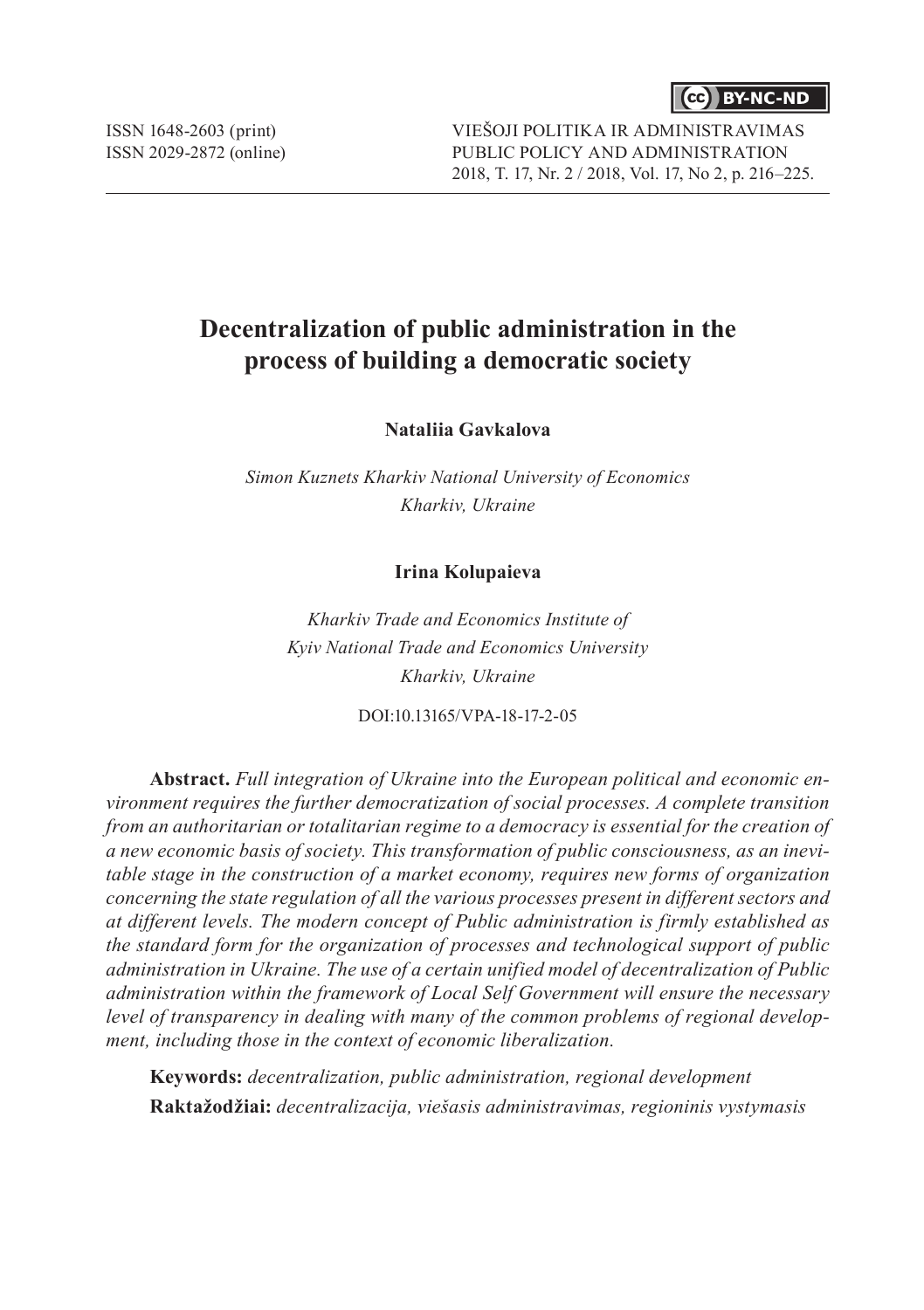### **Introduction**

Full integration of Ukraine into the European political and economic environment requires the further democratization of social processes. A complete transition from an authoritarian or totalitarian regime to a liberal democracy is essential for the creation of a new economic basis of society. This transformation of public consciousness, as an inevitable stage in the construction of a market economy requires new forms of organization of state regulation of all the processes present throughout the different sectors and at different levels. The modern concept of Public administration is firmly established as the standard form for the organization of processes and technological support of public administration in Ukraine. However, its implementation within the practice of regional governance, including economic processes in Ukraine takes place at a very low level. Because many of the administrative-territorial units of Ukraine are involved in the processes of cross-border cooperation, including those within the framework of the program of Euroregions, the decentralization of Public administration is of particular relevance. In Ukraine, as in many other countries, decentralization provides the context in which Public administration technologies have the greatest problems of practical application. However, the major drawbacks of decentralization initiatives are:

- low level of administrative capacity of regional and local bodies of power
- a lack of clear feedback mechanisms of these bodies with the population, to whom they provide services
- a lack of clear mechanisms for political and other types of responsibility.

On this basis, to enhance the effectiveness of political decision-making in the decentralization of public administration within the public, political and socio-economic spheres, it is necessary to pay attention to the works of such scientists and experts as J. M. Cohen, S. B. Peterson, J. Litvack, J. Ahmad, R. Bird, M. Kaul, R. Kemp, A. Lockner, Breton A., Bird R. [1; 2; 5-9] and others. Moreover, attention should be paid to the experience of those countries that have stayed with Ukraine in similar starting positions for a long time: a change of the authoritarian regime to democratic, transformation of national consciousness, etc.

## **Forms of decentralization in the context of the modern paradigm of Public administration**

In solving the problem of decentralization, any State makes the most difficult choice in a coordinate system, where on the one hand, a form of decentralization acts as the vector, and on the other hand there is the depth of decentralization.

Under the form of decentralization, we understand the contours of a system of public-political or socio-economic relations, which are subject to change. These may be:

fiscal decentralization - redistribution of financial flows between the budgets of different levels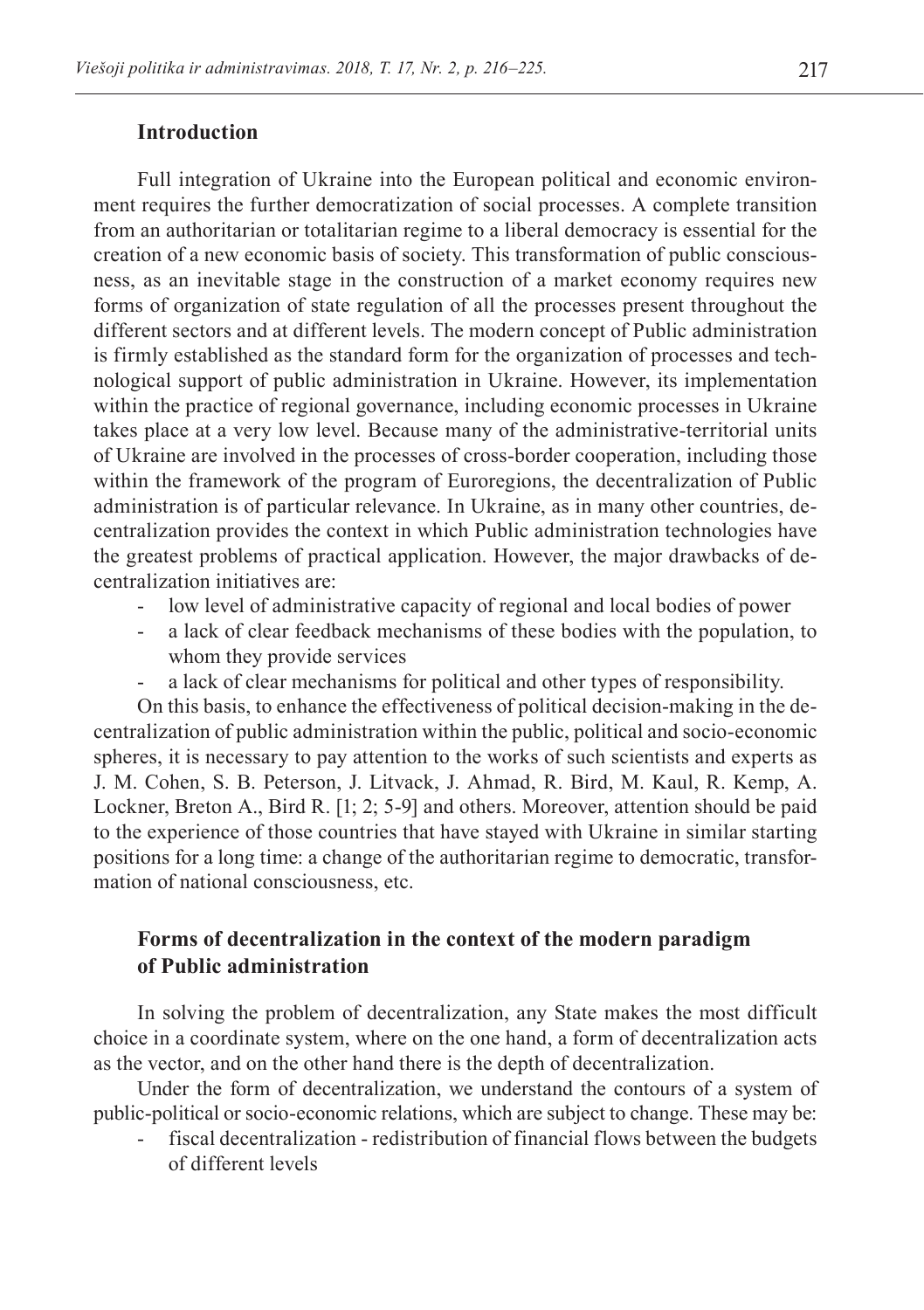- administrative a change in the administrative structure of the state with the corresponding redistribution of powers
- the organizational or institutional the establishment of divisional and regional levels of government or representatives of various governmental agencies
- functional the empowerment of the already existing bodies of state or local authorities at the subregional, regional or local levels
- electoral changing the structure of electoral districts in the direction of their expansion of representation for the interests of different regions in the representative machinery of government.

There is no final list of forms and directions for the decentralization of the Public administration system, since the process often has a completely opportunistic value in terms of political interests and the aspirations of the elite in power. The goal of any political elite anyhow is to usurp power, although from the point of view of democratic values, the statement must be mitigated by adding elements of publicity and accountability to the electorate.

But in the context of the analysed problems concerning the modern and effective mechanism of Public administration decentralization, we must clearly understand that it is only effective in the context of opportunities and aspirations of the political power that it holds. The exception is the state, experiencing truly profound transformation processes. For example, the transition from a totalitarian or authoritarian management style to a democratic one, which is accompanied by profound changes in social consciousness towards the formation of a real civil society. In states considered as the benchmark of democracy for a long time, these institutions are formed and involved in public and political processes, making them active participants in any reform of Public administration, including and aimed at decentralization.

In the states undergoing this so-called transition, when a society has limited the ever-expanding possibilities for the declaration of its own interests, civil society institutions instead appear as a catalyst for the decentralization processes. Modern Ukraine is a vivid example, where political power was obtained by a coalition of democratic, pro-European forces that initially declared new changes qualitatively in the socio-economic and public-political spheres. Discarding objective factors: such as a fall in the economic development rate, an increase in financial destabilization risks, military action within the territory of the state, and the temporary occupation of some territories – it can be concluded that democratization, and therefore the decentralization of public administration, tends to decay, or at least exhibits a markedly unfinished character.

Under such circumstances, it is exactly the public, a civil society with a high level of political and national consciousness in a state of constant dialogue with the legitimate authority, where the continuation of decentralization aspirations is a particular objective.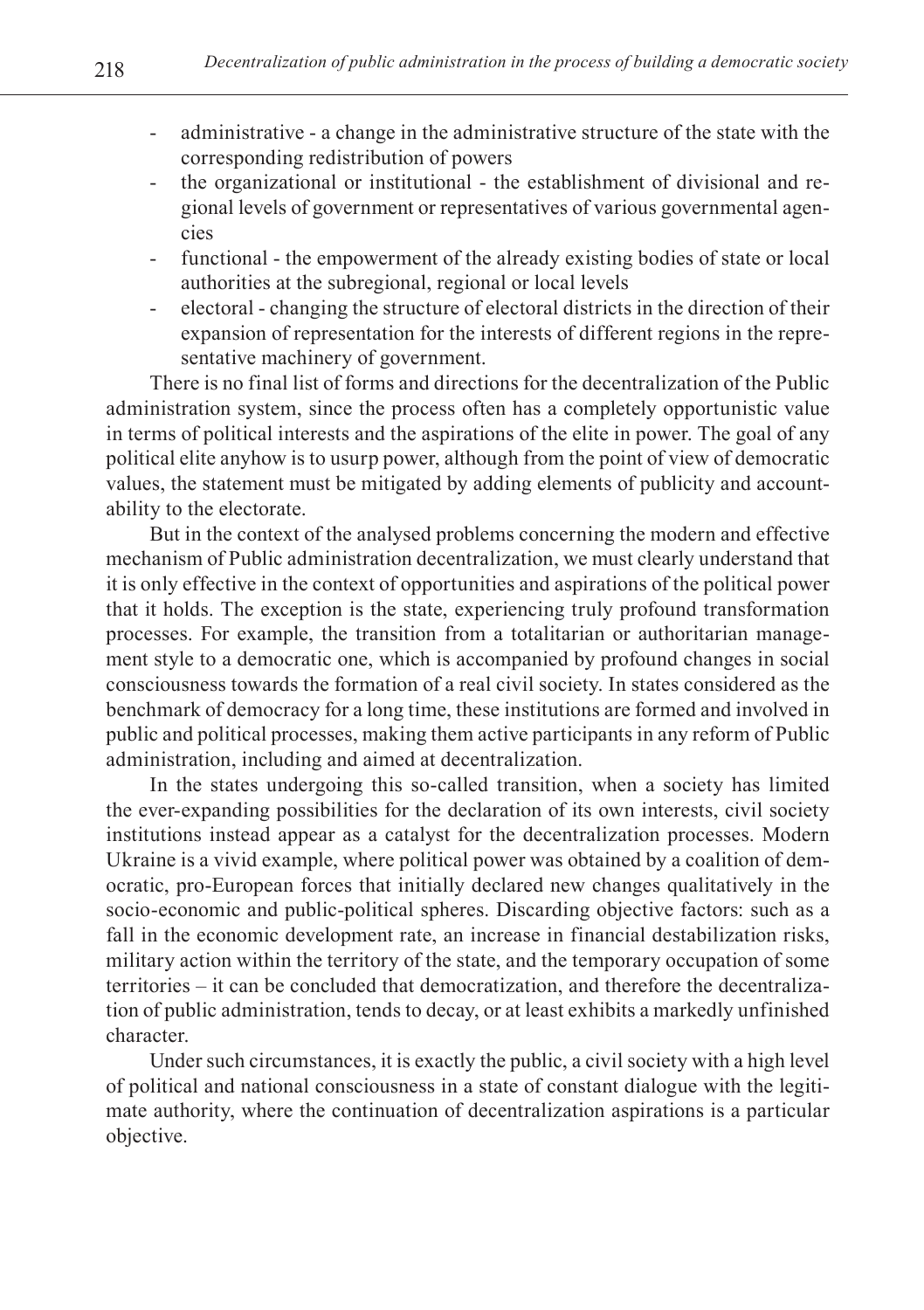In this context, it should be noted that the modern paradigm of Public administration determines a high level of publicity, openness and transparency of public authorities at all levels, as well as local governments. The aim of such publicity in the activity of the authorities is to achieve the maximum level of public confidence in the administrative decisions taken and for representatives of the authorities. In speaking of trust, we primarily have in mind the creation of transparent conditions for cooperation between public authorities with business structures and civil society institutions. Solving socio-economic problems, including a high level of welfare of the population and ensuring the stable development of the economy has been a determining factor in assessing the quality of Public administration for a long time. Society, acting as taxpayers on the one hand, and as a carrier of sovereignty on the other hand, a priori has the right to monitor the activities of government [6]. However, providing such control will be most effective in allowing state bodies and local authorities to implement their own initiatives on the condition that a certain amount of credibility exists.

In this context, an important place is occupied by the problem of building trust between the public and policy makers, within the context of the possibility of the latter to implement the reforms that they offered to voters as their program of action. The implementation of the Concept of Public administration and Local government is impossible in situations where there is political confrontation and political pressure, because under such conditions, there is no necessary freedom of choice between the instruments of realization for driving the democratic initiatives. In other words, the formation of a representative government, society in general, or specific territorial community becomes a compromise with the existing political forces regarding the vision of the future model of the socio-economic system, whether it is the state or socio-economic system of a particular region [4; 8].

### **Solving the problems concerned with the decentralization of public administration**

Further work on the implementation of the reforms is carried out by the authorities formed, depending on the compromise reached among the different members that represent the various political parties, unions, blocks, etc. That is, having reached a compromise with the public, the civil servants form a common vision of the further development of a control object inside the representative authority. It is necessary to make an important note of the fact that these are primarily and mainly the representative bodies of government. It should be recognized that all the other civil servants are mostly focused on performing the decisions made by such bodies. Therefore, the representatives of different political parties should come to some agreement on the ideological component of future reforms throughout the process of developing a uniform policy. This requires a high level of coordination and depends heavily on trust to ensure the minimization of political risks.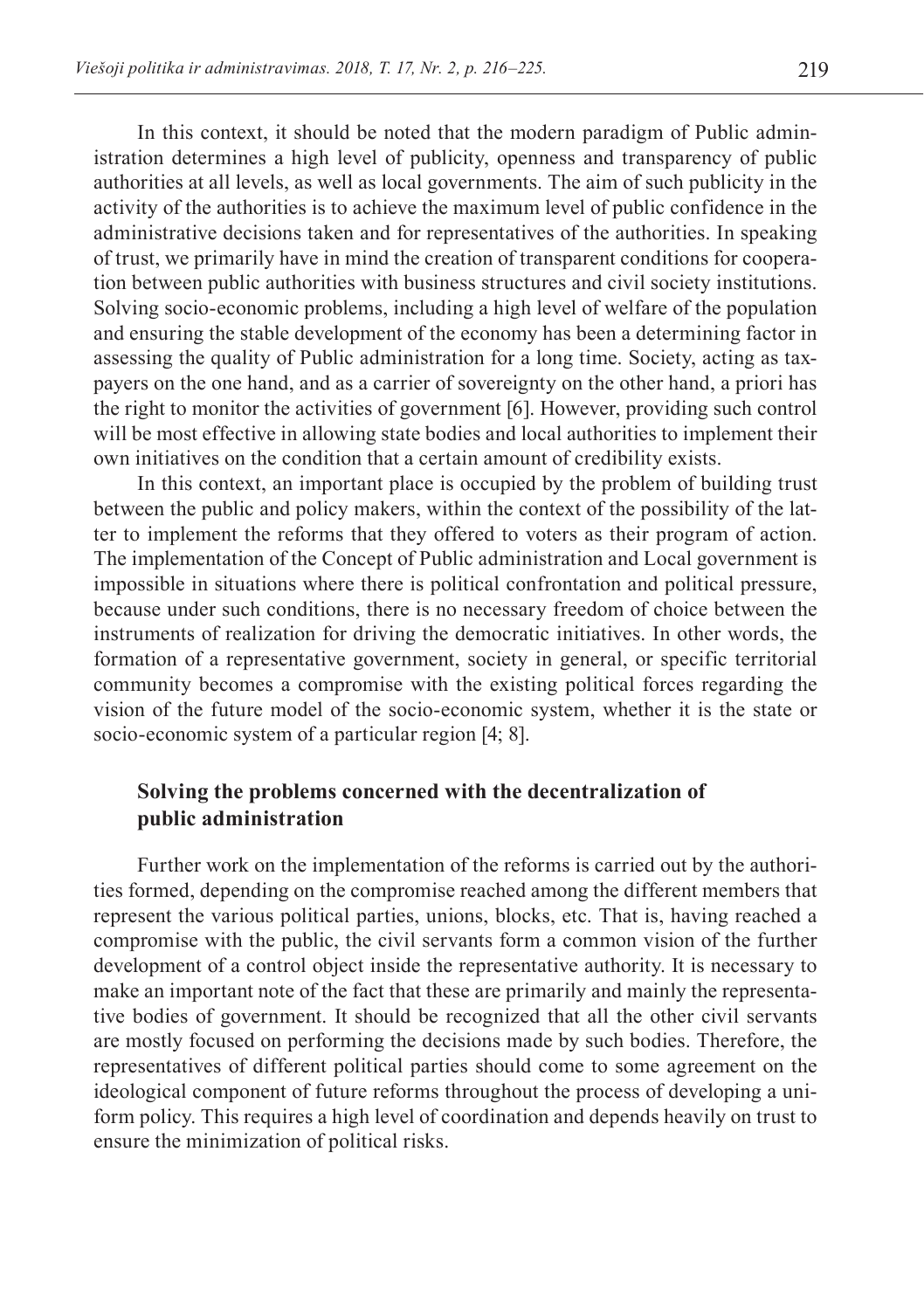In returning to the dedicated contact forms of decentralization, we still focus our attention on the problem of their choice. Of course, in such a choice, the government should be formed based on the need to solve the problems faced in overcoming the challenges it must deal with, or it cannot be achieved, leaving the decision in the hands of a traditional set of administrative and managerial tools. However, it should be kept in mind that whatever the motives of decentralization are, their implementation should be carried out by observing a number of requirements, which are key in terms of preserving the statehood and sovereignty:

- first, by it must be political stability, eliminating the possibility of a manifestation of the so-called power crisis. It should be understood that decentralization is always a response to the needs of society, so it should not be unpopular, and must clearly fit into the criteria of public expectations.
- second, the need to achieve the highest possible level of the utility of these changes. It is not merely enough to achieve formal objectives: to increase the number of administrative units, to legislate the extension of the powers of local authorities, etc. It is about creating conditions that would facilitate the further practical longevity of the decentralization changes that are carried out. In other words, it is necessary to create mechanisms, but not to declare the intention or compromise in any sphere without its further implementation [3].
- third, decentralization should be viable. We talk about the intentions of the political elite opportunism abiding power through decentralization to further strengthen its own position or secure a long stay in power. Still, most often, decentralization serves just such a purpose, however, in terms of the criterion of the efficiency of territorial development and the state in general, any such changes must have a long life cycle, providing stable steady progress. In other words, the key criterion of decentralization should be its achievement and the implementation of the principles of sustainable development in the practice of Public administration. In fact, sustainable development was the result of the transformation of the governance paradigm towards strengthening the position of Public administration.

Thus, we can make a definite conclusion that there are a number of common criteria despite the objective individuality of each state in choosing forms of decentralization. In turn, this makes it possible to talk about the existence of a general algorithm of decentralization carried out in a concrete form. It is impossible to standardize tools and methodology in all forms possible, but the criteria for evaluating the effectiveness or even the rationality of the changes may be of a general nature.

The second most important issue for the state in the context of decentralization is to determine its depth. By depth, we mean the lowest possible level of administrative authorities, which shifts the centre of decision-making and thus, the centre of responsibility. Decentralization in the Public administration system is in its essence, an extension of the powers of government or local authorities that function within the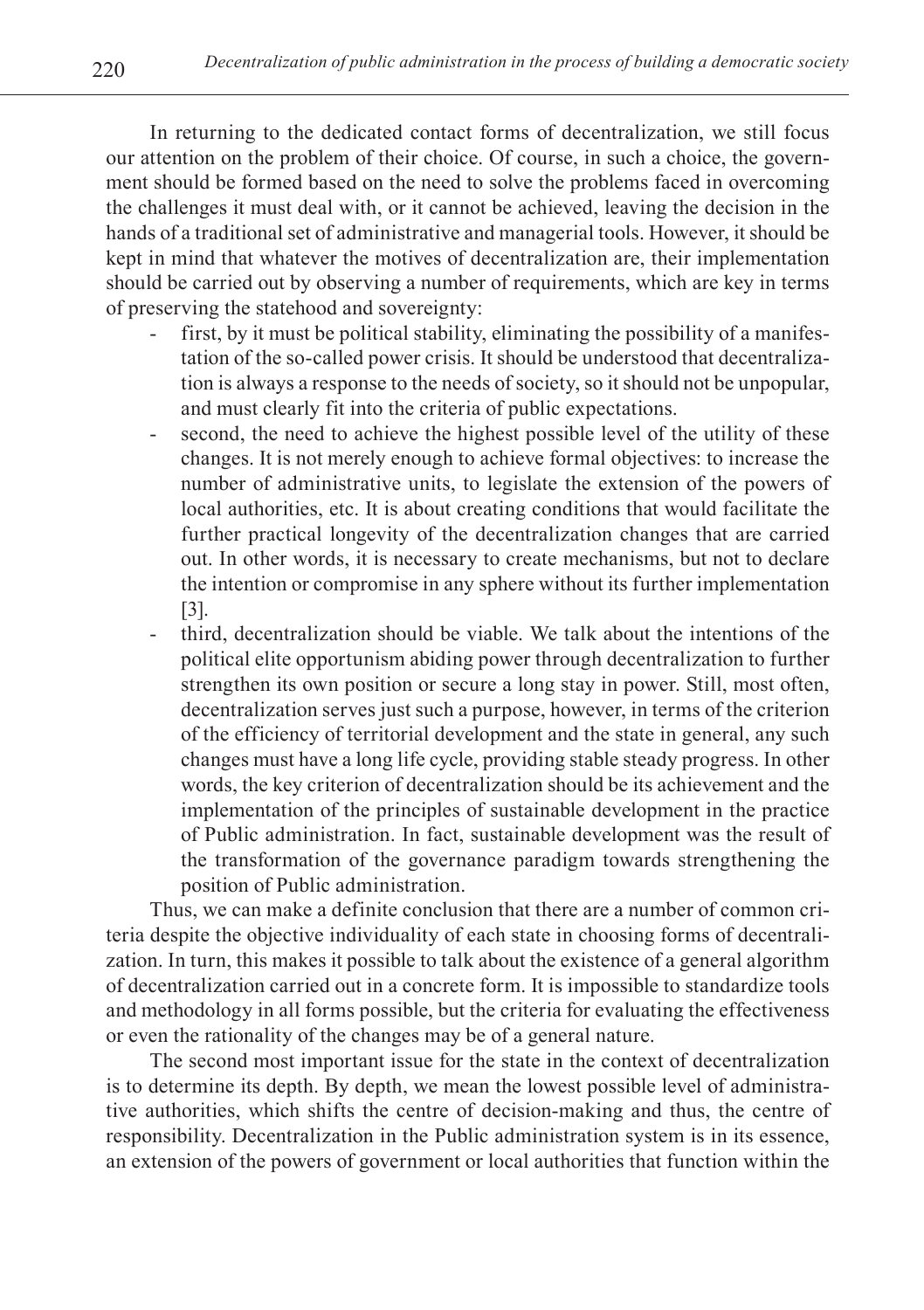hierarchy below the central level [5]. Thus, it is logical to assume that decentralization will take place on the basis of the administrative and territorial structure of the state. For each State, such a transfer of the decision-making centre will be a unique experience, because each administrative-territorial unit in each country has a number of features and characteristics that are unique to it. This is due to several aspects:

- first, the process involved in the formation of subregional public authorities at that level of government. We are talking about the majority, proportional or mixed electoral system, which leads to unity, or vice versa – a difference in the policy of local and national authorities. This in turn determines the probability of reaching a political compromise during the developmental process of the territories and the degree of pressure from the centre felt at the subregional level.
- second, with the degree of control by the state of local authorities' activities or the process of appointing the heads of regional authorities. For example, in France, the degree of participation of the state is personified by the figure of the prefect, who oversees and monitors the activities of some aspect of the government at the regional level, departmental, or the commune. In turn, the appointment of governors is happening in Ukraine (the level of the same region in France and Italy, voivodship in Poland) and the heads of regional administrations (the level of the same department in France, the province in Italy, County in Poland) who are the heads of regional authorities, will at the same level as the public bodies of local self-government. Thus, there may be a conflict between regional elites and the central government, which adversely affects the effectiveness of authorities.
- third, with the degree of participation of local authorities or local governments in economic processes. Total control of the economy by the bodies of the central government: ministries, departments and committees, but market relations predetermine the opportunity to participate in the economic processes for state business entities and communal forms of ownership.

Hence the decentralization of Public administration in order to be successful and meet the criteria that have been formed in the European practice of regional management requires:

- optimization of the resource security bodies of regional and local authorities, improving their financial independence
- formation of highly qualified managerial personnel
- introduction of new technologies for the regional management of socio-economic and public-political processes
- development of various forms of business partnerships, including the private and public sector
- increase in the activities of non-governmental institutions and the public bodies of self-organization involved in regional decision-making.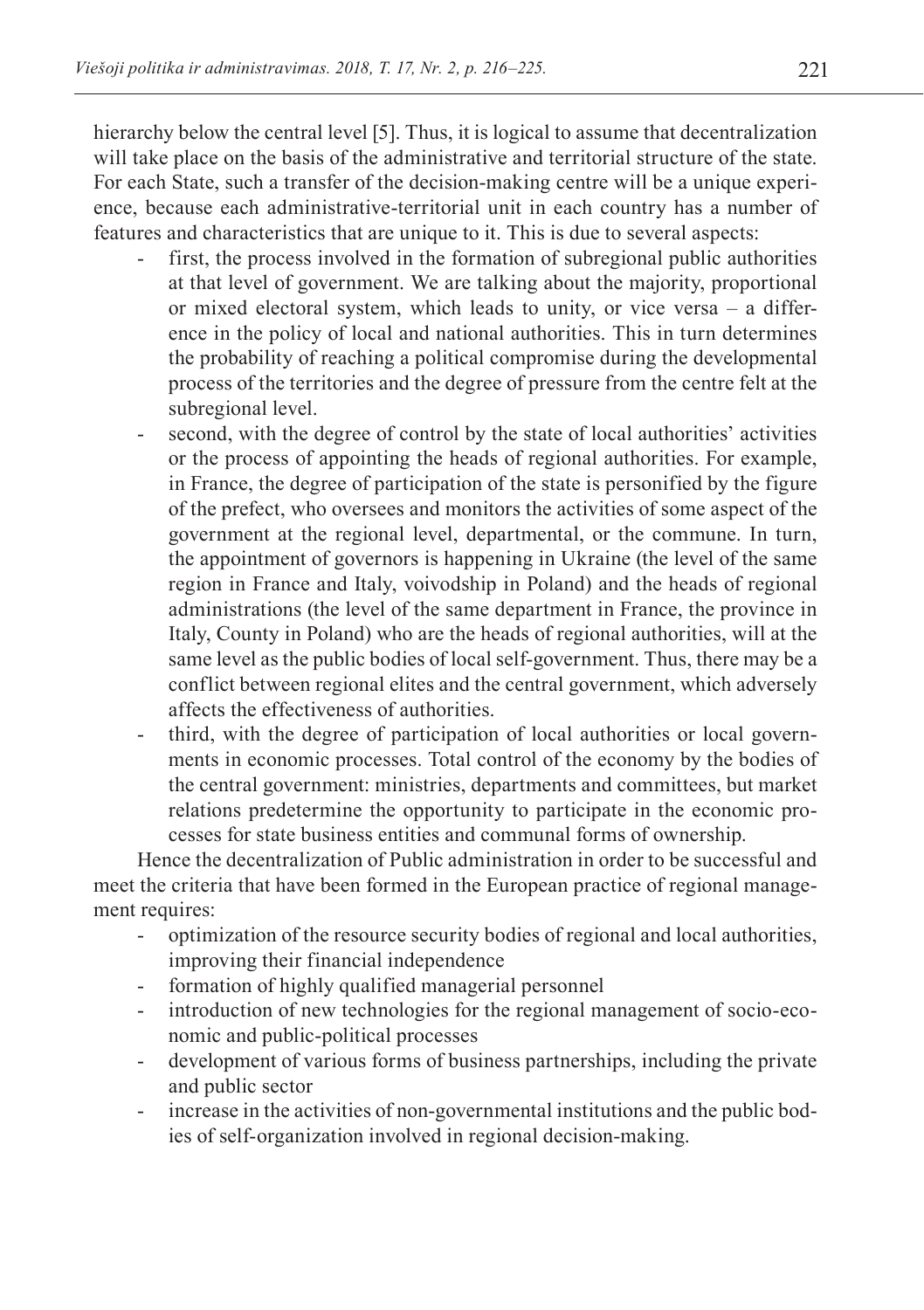At the regional level, real centres of decision-making and responsibility should be created. In such a centres, Public administration powers should be delegated to increase the efficiency and flexibility of economic management, social and other public processes in the region. That is why, further transformation of the concept of Public administration at the regional level carried out in the framework of the theory of Local Self Government is considered appropriate for in the conditions in Ukraine.

# **Conclusions**

- 1. Decentralization will be not only be implemented through rather complex integration, but involve a specific mechanism in the practice of public management for regional development, which can be schematically represented as follows.
- 2. The public administration decentralization mechanism not only provides an extension of the powers of regional and local government, but relevant functional support in the delegation of authority. Each group of questions, whether their solution is assigned to a lower level rather than the national level, is accompanied by a transfer of resources needed to solve them, as well as legislative regulatory and organizational support. As a result, necessary conditions are formed for the implementation of the delegated powers, which significantly increase the efficiency of Public administration and provide an opportunity to talk about implementation of the effective principles of Local Self Government.
- 3. For Ukraine, this practice had been replaced for a long time by a solid declaration and formal approach by the government to meeting the challenges of local government, which ultimately led to a drop in the efficiency of public bodies at the subnational level. It is even permissible to talk about the recent crisis in the local government system in Ukraine as an institution of civil society, and its transformation into a rudimentary one. That is why a more modern Ukraine has chosen the solution of a redistribution of powers between its centres and regions the first place, in order to avoid deformation of the economic, financial and social subsystems of society.
- 4. The most current trends that exist in the context of the decentralization of the capacity of regional governments and local authorities are the following:
	- a) adoption of an effective strategic document that defines the overall objectives, trends, tools and decentralization mechanisms in all systems of public-political and socio-economic relations. An important element of this document should be a system of indicators of achievements / failure of reaching goals within specific time intervals. Thus, the strategy will not just become a declaration of intent, but will instead, be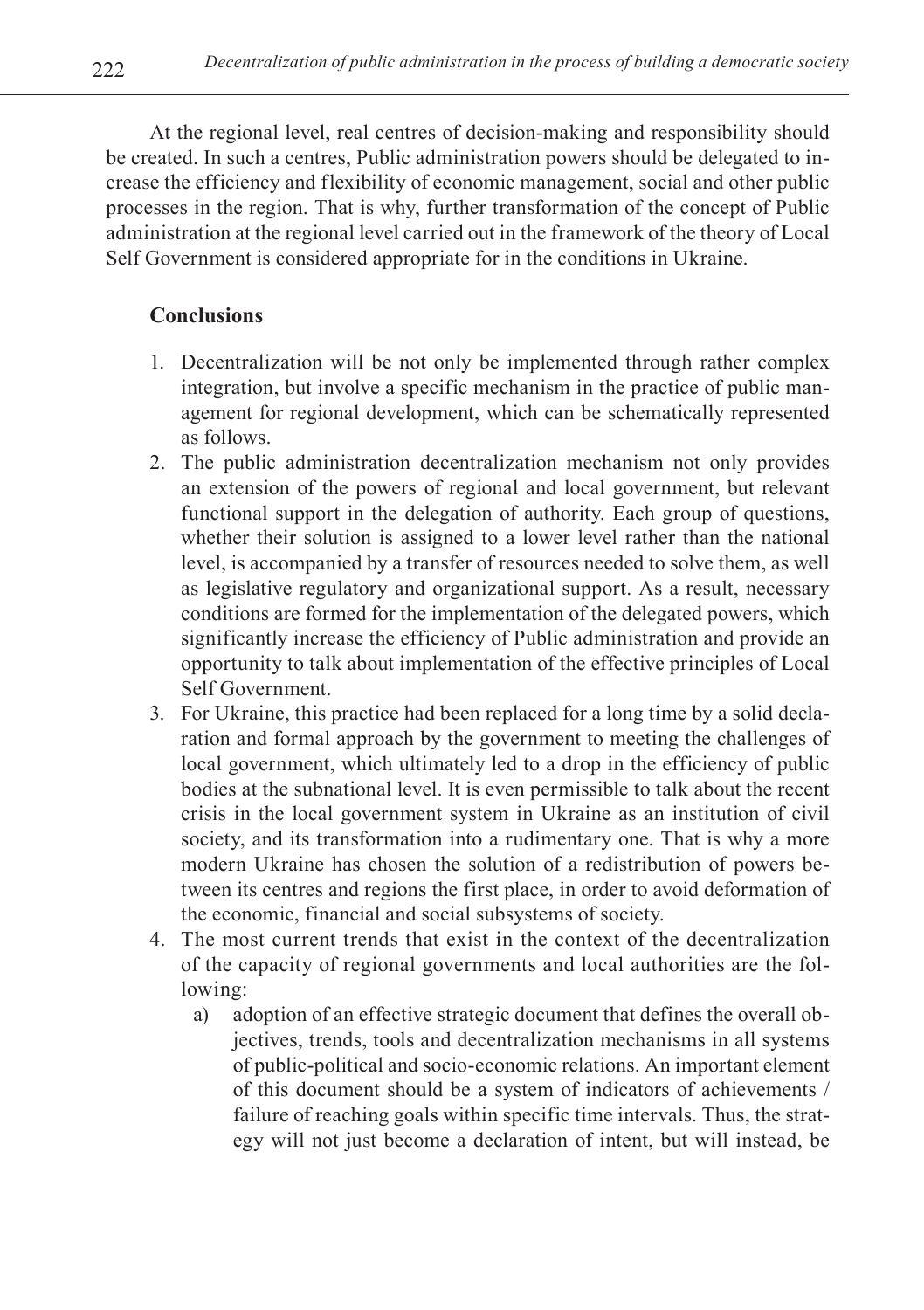provided with all the features of network planning, which will greatly facilitate the achievement of goals.

- b) the widespread use of a scientific approach to the development of regional development programs, with a focus on return on investment and / or real social and economic benefits. The expenditures of the local and regional budgets after fiscal decentralization should not and cannot be replenished at the expense of subventions from the state budget. The local authorities need to be effective stewards of the budget savings, which will push them towards new forms of incentives for tax revenues and budgets, and thus lead to the development of the regional economy.
- c) formation of a system of vertical (hierarchy levels of government) and horizontal (institutions of civil society: associations, unions, joint cooperation of regional authorities) to coordinate the efforts of local governments and regional authorities in order to enhance their cooperation in addressing the challenges of territorial development.
- d) the creation of an effective legal framework, which removes all the sensitive issues found within the context of cooperation between local governments, public authorities, business structures and civil society institutions in the process of the socio-economic development of regions.
- e) the activation of non-governmental organizations in the development of democratic initiatives at the regional level, and the involvement of partners in cross-border cooperation, including the context of the Euro-regions programs.
- f) the introduction of the concept of E-government, in order to improve workflow efficiency, the effectiveness of managerial decisions, and to overcome the problems encountered with the excessive bureaucratization of democratic processes.
- g) training and improvement in the competency levels of managers at all levels of the Public administration system, including civil society institutions. The current level of training of the majority of experts was drawn from the requirements of the old control system, which was formed at the bottom of the party nomenclature. Thus, the training of new formation specialists will not only substantially increase their competence and improve the level of variability in decision-making, but also provide the delegation of responsibility necessary for the Public administration decentralization process.
- 5. The practical aspects of such reforms for Ukraine lie in the fact that in this way, a certain synchronicity will be achieved in the organization of the decision-making system within the framework of cross-border cooperation. The effective involvement of many Ukrainian regions in such kinds of programs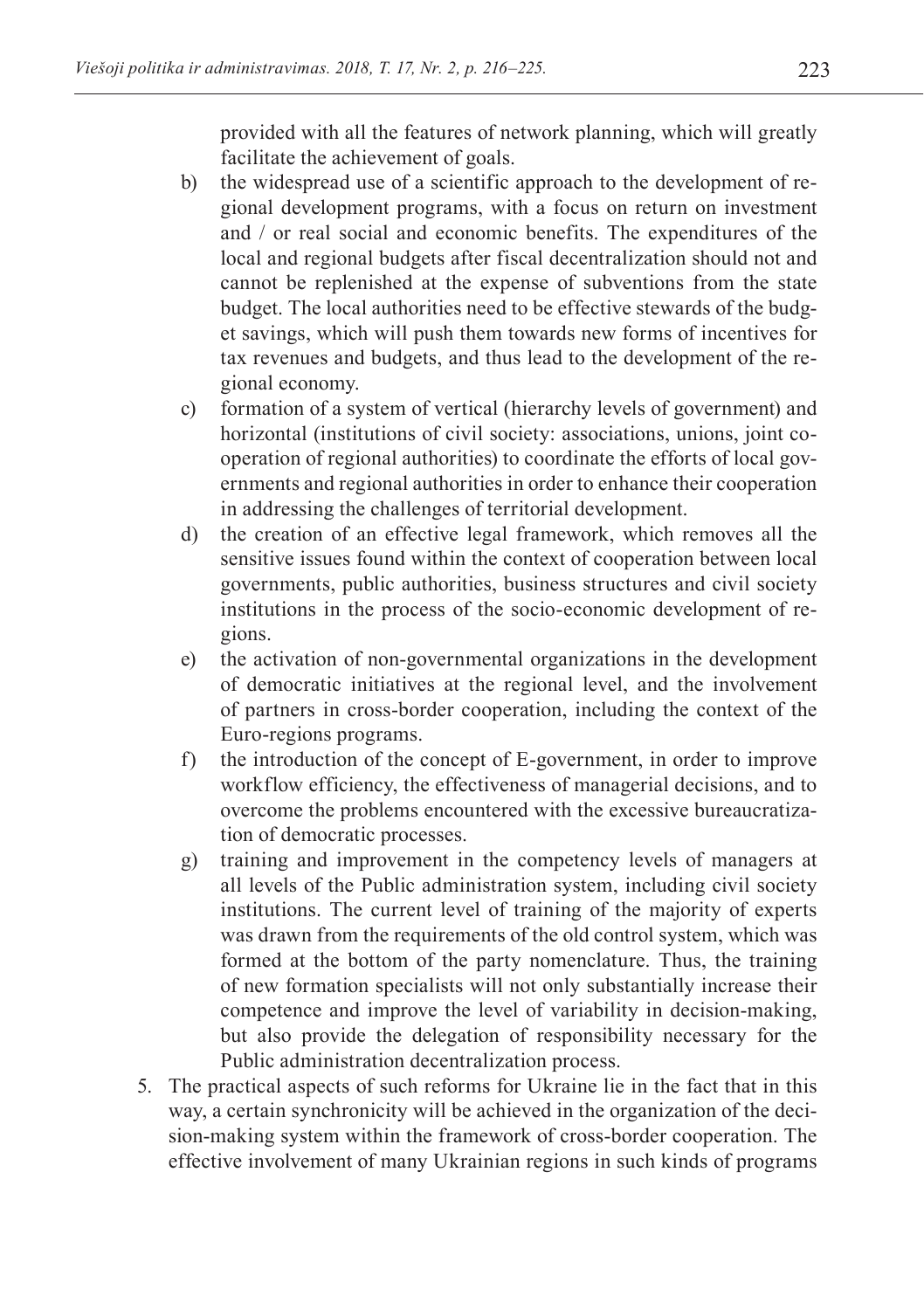makes it difficult to lower the level of coordination between the regional management bodies of adjacent territories. This results in less control of the processes and makes it impossible to achieve the common objectives of socio-economic development within a given time period. However, the use of a particularly unified model for the decentralization of Public administration within the framework of Local Self Government will ensure the necessary level of transparency required for dealing with many of the common problems of regional development, including those in the context of economic liberalization.

### **References**

- 1. Bird, Richard M. (2000). "Fiscal decentralization and competitive governments", in Gianluigi Galeotti, Pierre Salmon & Ronald Wintrobe (eds), Competition and Structure: *The Political Economy of Collective Decision-Making: Essays in Honor of Albert Breton*, Cambridge University Press (Cambridge & New York), pp. 129-49.
- 2. Breton, Albert (1996). *Competitive Governments: An Economic Theory of Politics and Public Finance*, Cambridge University Press (Cambridge & New York).
- 3. Василенко И. А. (2001). *Административно-государственное управление в странах Запада: США, Великобритания, Франция, Германия*, Изд. 2-е, перераб. и доп. – М.: Издательская корпорация «Логос».
- 4. Дзюндзюк В. Б., Мельтюхова Н. М., Корженка В. В. та ін. (2011). *Публічне адміністрування в Україні*. – Харків: ХарРІ НАДУ "Магістр".
- 5. Cohen, J. M. & Peterson, S. B. *Administrative Decentralization: Strategies for Developing Countriesю*. UNCDF, 2009.
- 6. Litvack, J., Ahmad, J., Bird, R. *Rethinking Decentralization* / A Discussion Paper The World Bank. 2000.
- 7. Kaul, M. Introducing New Approaches: Improved Public Service delivery, Commonwealth Secretariat. *Managing the Public Service Strategies*, 2002, 5.
- 8. Kemp, R. L. *Forms of Local Government: A Handbook on City, County and Regional Options.* – Jefferson, NC, USA, and London, Eng., UK: McFarland and Co., 2007.
- 9. Lockner, A. O. *Steps to Local Government Reform: A Guide to Tailoring Local Government Reforms to Fit Regional Governance Communities in Democracies*, Bloomington: Universe, 2013.
- *10. Local Government and Small Business: Mismatch of expectations* [re-print]. М.: Public Administration. PA. Vysshaya shkola ekonomiki, 2013.